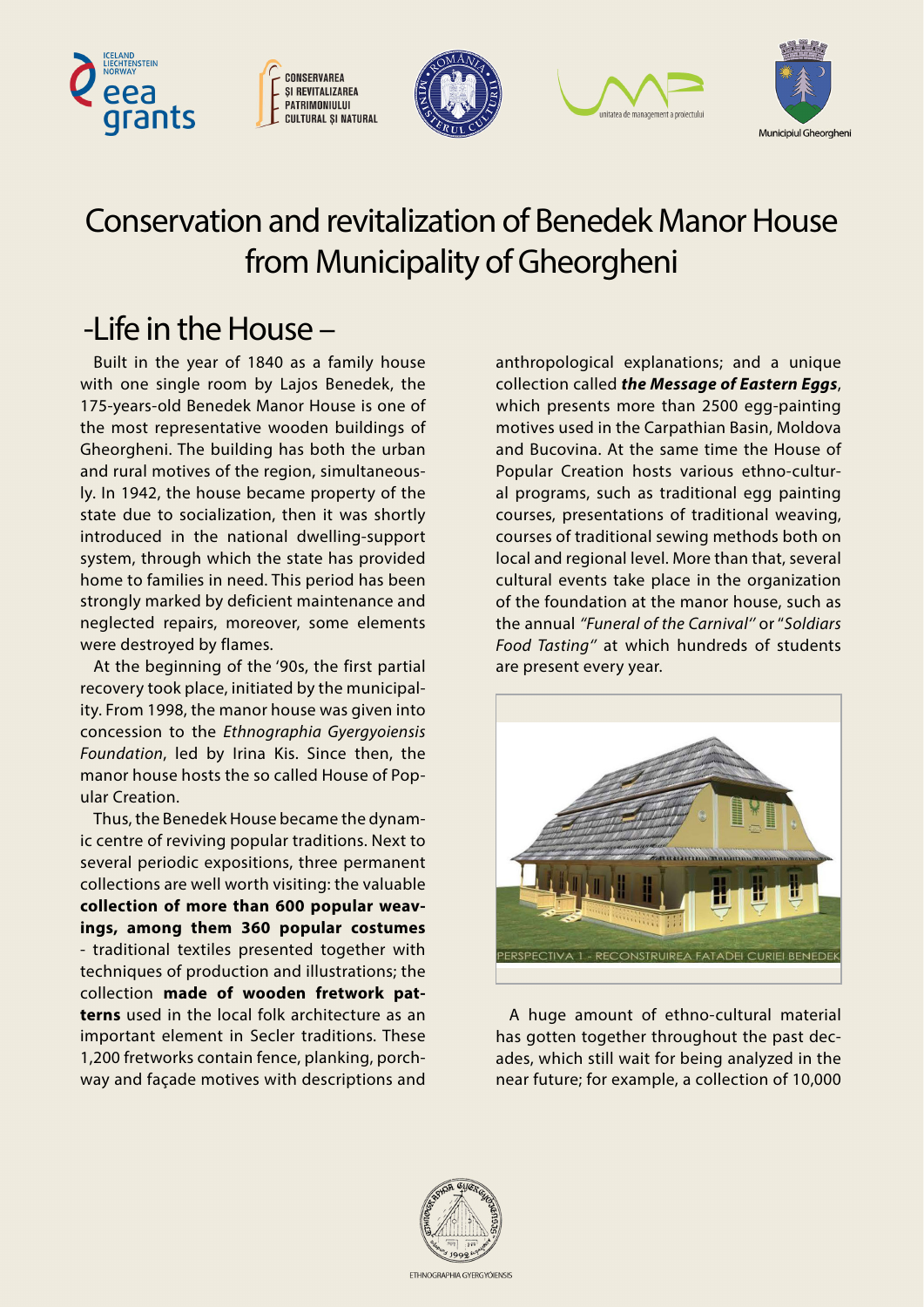









buttons used formerly according to the traditional dressing habits.

The present project for the restoration of the Benedek Manor House is designed to bring this important cultural and touristic site back to an acceptable standard of presentation, whereby the house will once again regain its attractiveness, dignity, architectural legibility and visual power – important aspects that have suffered considerable loss over the past decades.

The investment is justified also by the activity of the foundation, which plays an important part in the socio-cultural life not only in the municipality but at micro-regional level as well. According to the statistics of the last three years, the number of visitors or participants increased as follows:

- 2011: a total number of 2722 visitors
- 2012: a total number of 2930 visitors
- 2013: a total number of 3245 visitors.

The Foundation also collaborates with numerous NGOs from the micro-region, cultural institutions (Cultural Center Gheorgheni, Tarisznyás Márton Museum), being relevant its



relationship with the Pro Gheorgheni Tourism Association as well.

## PROJECT OBJECTIVES

### • **General objectives:**

Contribution to regional development through the preservation of built cultural heritage and the promotion of knowledge and appreciation of the heritage

among local community.

### • Specific objectives:

- Preserving the local cultural heritage and reusing it as an instrument for local economic, social and tourism development;
- Development of communities by improving their tourist and investment attractiveness trough the conservation, restoration and valorization of cultural heritage;
- Building technical capacities and raising awareness in the field of cultural heritage preservation for locals, cultural institutions, NGO's, architects, contractors;